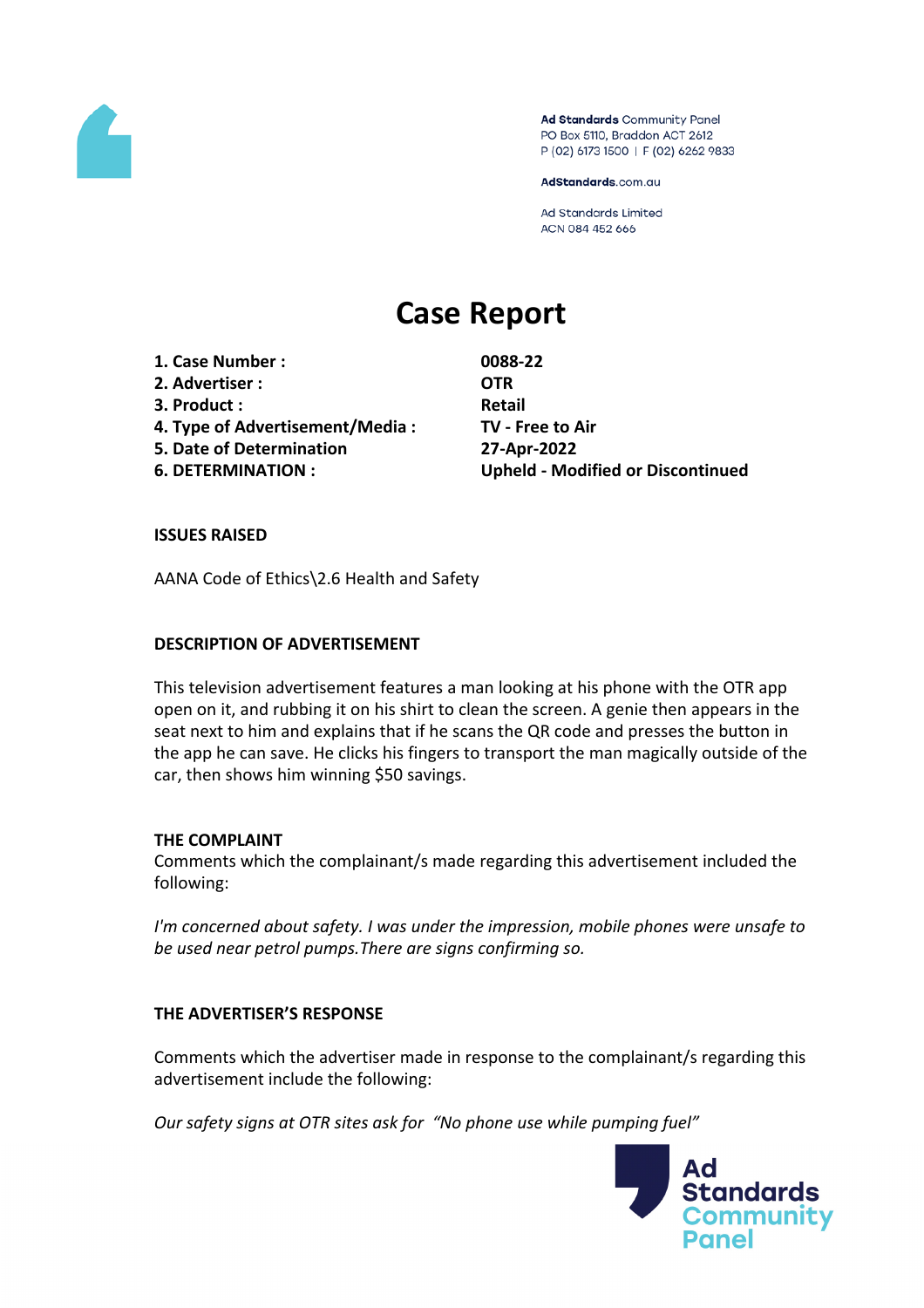

*The app (Scan, Pump, Save game) reenforces this safety message by prompting people to put the phone away before pumping fuel. The advertisement does not show anyone pumping fuel with the mobile phone active.*

# **THE DETERMINATION**

The Ad Standards Community Panel (Panel) considered whether this advertisement breaches Section 2 of the AANA Code of Ethics (the Code).

The Panel noted the complainant's concern that the advertisement depicts unsafe behaviour.

The Panel viewed the advertisement and noted the advertiser's response.

# **Section 2.6: Advertising or Marketing Communications shall not depict material contrary to Prevailing Community Standards on health and safety.**

The Panel noted that historically, people have been advised not to use their mobile phones at petrol stations. The Panel noted that signs are placed on petrol bowsers including guidelines such as: turn off vehicle engine, do not use mobile phone, do not smoke, approved containers only, etc.

The Panel noted that the idea of mobile phones at petrol stations causing fires or explosions has largely been debunked, and that people are now able to pay for their fuel at the bowser using their mobile phones.

However the Panel considered that caution stickers are still placed at petrol stations, and some fuel companies continue to discourage the use of mobile phones in their publicly available safety information.

The Panel noted it had considered a similar concern in case 0051-18, which showed a woman using a mobile phone in her vehicle. In that case:

*"The Panel noted the advertiser's response that the phone is only used inside vehicle, and that there is a clear disclaimer on the advertisement stating that phones must not be used outside of the vehicle. The Panel considered that while the concept of a phone application specifically to be used at a petrol station could potentially be unsafe the Panel can only consider the content of the advertisement. The Panel considered that the woman is only depicted using her phone inside of the vehicle which is stopped at a petrol station, and that the woman is not shown holding or using her phone outside of the vehicle. The Panel considered that in combination with a disclaimer which clearly states that the phone is only to be used in vehicles the advertisement and depicted behaviour that is consistent with general community standards on safety."*